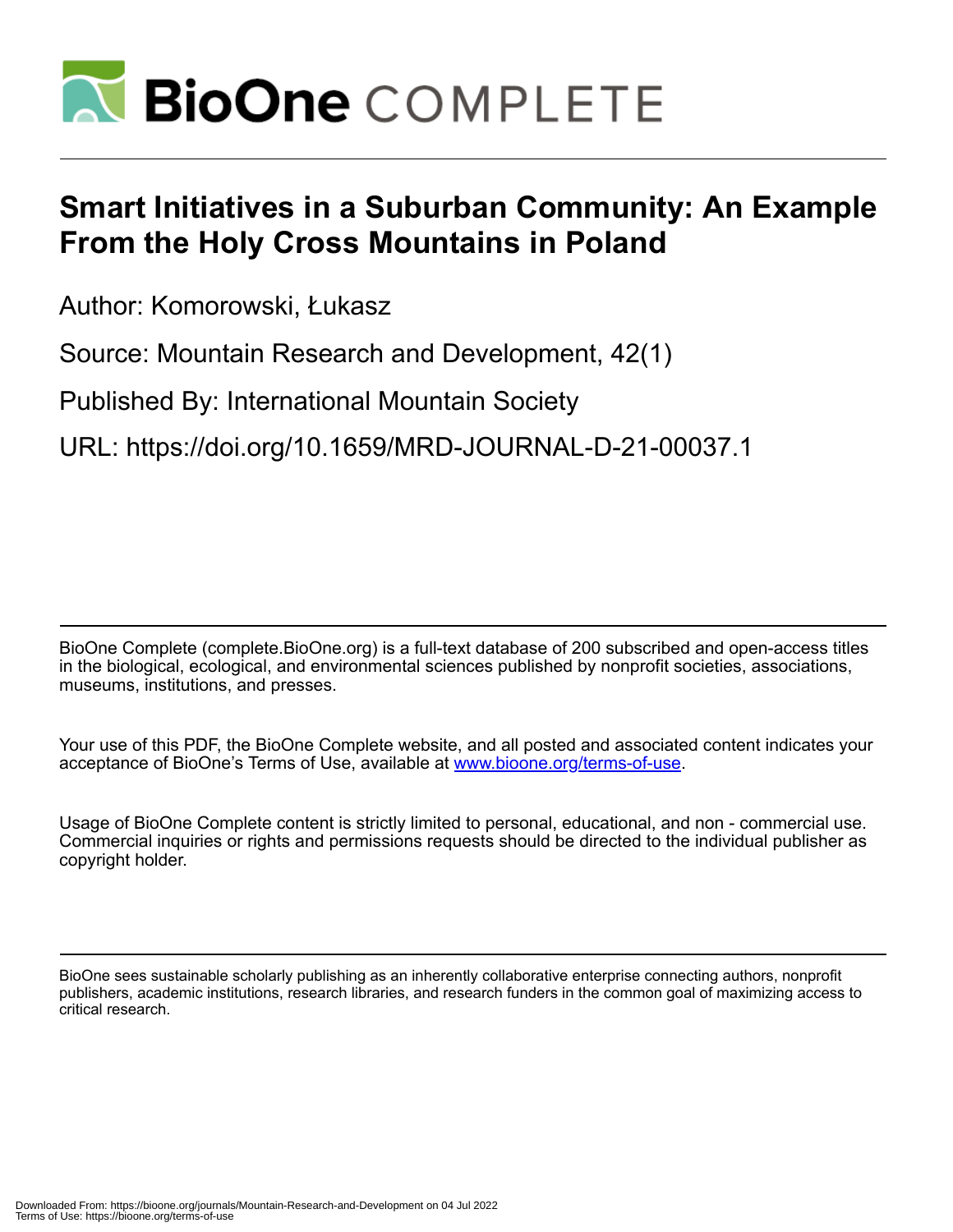# Mountain Research and Development (MRD)

An international, peer-reviewed open access journal published by the International Mountain Society (IMS) www.mrd-journal.org

# Smart Initiatives in a Suburban Community: An Example From the Holy Cross Mountains in Poland

# Łukasz Komorowski

[lkomorowski@irwirpan.waw.pl](mailto:lkomorowski@irwirpan.waw.pl)

Institute of Rural and Agricultural Development, Polish Academy of Sciences, Department of Rural Economics, Nowy Świat Street 72, 00-330 Warsaw, Poland

- 2022 Komorowski. This open access article is licensed under a Creative Commons Attribution 4.0 International License ([http://creativecommons.org/](http://creativecommons.org/licenses/by/4.0/) [licenses/by/4.0/](http://creativecommons.org/licenses/by/4.0/)). Please credit the authors and the full source.



This article considers the smart village concept as a new instrument for creating European Union (EU) policies on a territorial microscale. The goal was to identify the key resources that determine successful implementation of

smart strategies at the lowest territorial level, using the example of a suburban area in the Holy Cross Mountains (Swiętokrzyskie Mountains) in Poland. The study examined how the local community implements the smart village concept and the extent to which this concept is useful in mountain and foothill areas, where problems caused by natural conditions particularly affect local communities. The intervention took place in Swiętokrzyskie province, in the suburban village of Piaseczna Górka. It was assessed through a case study during which 15 individual in-depth interviews were conducted, focusing on several smart initiatives conducted in 2015–2020. The respondents represented 3 groups of stakeholders: initiators, beneficiaries, and local government.

The study enabled the key resources of smart villages—human, financial, material, and information—to be identified. Human resources were the most important for the success of the initiatives under consideration, being the driving force for the other 3 resources. Uncovering the mechanisms involved in implementing smart initiatives on a microscale is becoming especially important as a tool in solving local problems, which in mountain areas are often determined by specific natural conditions. The smart village concept is set to be a major instrument of the EU's future financial framework for 2021–2027 and is reflected in a growing number of EU and national documents, including those concerning mountain and foothill areas with varied geographic locations and diverse socioeconomic characteristics.

Keywords: smart villages; local resources; microscale initiatives; innovation; suburbanization; European Union policy; Holy Cross Mountains; Poland.

Received: 4 August 2021 Accepted: 27 January 2022

# Introduction

In recent years, increasing attention has been given to ways of maintaining rural viability, reviving public services, and stimulating grassroots activity among rural populations. In this discussion, one question that is growing in importance is how the viability of rural areas might be aided by information and communications technology (ICT), starting with overcoming the digital gap and improving digital competence (EU 2016) and extending to the implementation of advanced digital solutions in the economy (OECD 2020). In the past few years, great hope in this respect has been pinned on the concept of smart villages (ENRD 2017). This concept assumes that in their drive to improve their wellbeing, rural communities should take advantage of digital technologies and innovations, which will enable them to make better use of local resources and improve the standard of public services.

Research on smart villages has been conducted at different territorial levels, covering continents (Van Gevelt et al 2018; Doloi et al 2019; Lakshmanan et al 2022), countries (Fennell et al 2018; Slee 2019; Komorowski and Stanny 2020), and smaller administrative units (Vaishar and Sťastná 2019; Adamowicz and Zwolińska-Ligaj 2020;

Kalinowski et al 2021). The topics considered in these studies are varied: projects from Asia, Africa, and America most often focus on energy systems, climate, and sustainable agriculture (Adesipo et al 2020; Majumdar 2020), whereas European research mainly focuses on the context of revitalizing local communities by improving public services, using new technologies, activating social capital, and enhancing knowledge exchange (ENRD 2018; Visvizi et al 2019).

The smart village concept is increasingly reflected in planned policies for rural development in the European Union (EU). The definition of a smart village adopted by the European Commission underlines 4 elements that are key for initiating smart actions in local communities (ENRD 2017):

- Using digital technologies and innovations;
- Striving to improve quality of life;
- Rethinking the improvement of public service standards;
- Ensuring better use of local resources.

What is new in this approach to smart development is not the individual elements considered separately but rather their appropriate configuration matching a given locality's

Downloaded From: https://bioone.org/journals/Mountain-Research-and-Development on 04 Jul 2022 Terms of Use: https://bioone.org/terms-of-use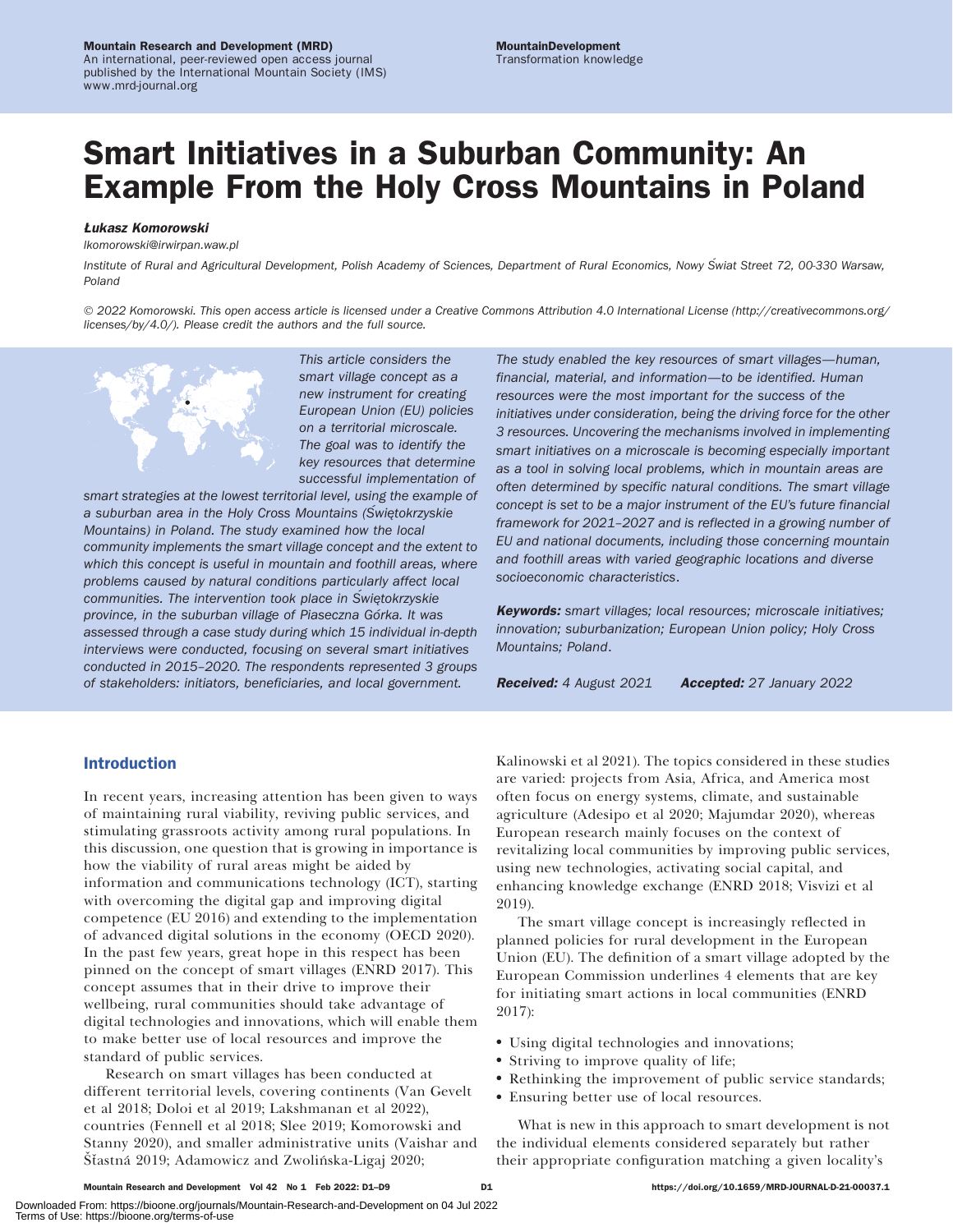circumstances, the structure of their economies, and their diversity (Torre et al 2020).

Studies show the potential applicability of the smart village concept in different social and economic contexts for example, in counteracting the negative effects of rural decline (Komorowski and Stanny 2020; Paniagua 2020), as a factor in sustainable rural development (Guzal-Dec 2018; Pérez-del Hoyo and Mora 2019), or as an instrument for mobilizing local communities (Nieto and Brosei 2019). The shared aspect of these different contexts is emphasized by Holmes et al (2015: 359): ''Smart villages are not the only approach for the sustainable development of rural populations, but they are certainly a strategy that can improve the quality of life and give younger generations positive reasons to stay rather than migrate.''

One of the smart village concept's assumptions is territorial sensitivity, matching the selection of instruments of action to the needs and specific character of the place undergoing intervention. Numerous studies on the functional diversity of rural areas show that there are many types of rural area in the world (Weingarten et al 2010; OECD 2011; Rosner and Stanny 2017; Hopkins and Copus 2018; USDA 2019). Each type has its own social, economic, and environmental features that determine its development. Approximately 80% of the global rural population lives near cities (OECD 2016), forming a unique community of suburban villages (settlements). These types of areas are subject to powerful suburbanization pressure (Czarnecki 2019), often turning into bedroom communities (which means that the residents spend most of their day in the city) (Salamon 2009; Jolley et al 2011), where many developmental problems have been identified (Lisowski and Grochowski 2008):

- Economic—for example, increased costs of infrastructure and public services and reliance on individual transport;
- Social—for example, decline of social ties and conflicts between newcomers and indigenous populations;
- Environmental—for example, excessive reduction of green areas, increased consumption of energy and water, and landscape degradation.

The increasing urbanization pressure also affects mountain and foothill regions. These impacts are observed in various spheres, most commonly in the context of uncontrolled population influx (Goodall 2004; Grau and Aide 2007), spatial and landscape transformation (Hrehorowicz-Gaber and Gaber 2009; Huang 2017), environmental pressures (Romero and Ordenes 2004; Ienciu et al 2013), and ecosystem services (including cultural ones) (Schmidt et al 2016). Great hopes for resolving all kinds of problems of rural communities are seen in actions that follow the smart village concept. This is reflected in the regulations, strategies, and plans being drawn up for the EU's financial framework for 2021–2027 (eg EC 2018; EPRS 2021). Some documents specifically cover mountain and foothill areas (eg Euromontana 2020; EUSALP 2021). Euromontana's Towards a Long-Term Vision for Mountains' Rural Areas notes the diversity of rural areas inside the functional urban area (FUA), outside but still close to the FUA, or far and remote from the FUA. The document thus points to the necessity of taking action ''through integrated strategies implemented at territorial level'' (Euromontana 2020: 6). These strategies

TABLE 1 Intervention information.

| <b>Parameter</b>                   | <b>Study site details</b>                                                                           |  |  |  |
|------------------------------------|-----------------------------------------------------------------------------------------------------|--|--|--|
| <b>Location</b>                    | 26-026 Piaseczna Górka, Morawica<br>municipality, Kielce county,<br>Świętokrzyskie province, Poland |  |  |  |
| <b>Geographical</b><br>coordinates | 50°46′04″N, 20°37′15″E                                                                              |  |  |  |
| <b>Duration</b>                    | 2015-2020                                                                                           |  |  |  |
| <b>Approximate budget</b>          | US\$ 20,000                                                                                         |  |  |  |
| <b>Initiators</b>                  | Village mayor, village council,<br>Piaseczna Górka community association                            |  |  |  |
| <b>Beneficiaries</b>               | Inhabitants of Piaseczna Górka and<br>Morawica municipality, guests, tourists                       |  |  |  |

Source: Own study.

should incorporate the use of ICT and social innovation through a multifund and multi-institutional approach. Such solutions were tested, among others, within the framework of the Interreg Alpine Space project Smart Villages. The results of this indicate that smart transformation of mountain areas can realize the natural advantages of these areas and revitalize them. This can be done by integrating the smart village approach into policies at different territorial levels, in combination with the allocation of adequate funds for innovation and pilots (Interreg Alpine Space 2020).

This leads to the question: How do local rural communities create their own development through microscale initiatives? This article aims to identify the key resources needed for successful smart strategy implementation at the lowest territorial level, taking the case of a suburban locality in Poland's Holy Cross Mountains as an example. The study examined how this local community implements the smart village concept and the extent to which this concept is useful in mountain and foothill regions, where local communities are struggling with processes similar to those of other rural areas and experience problems connected with natural conditions.

# Intervention description

The intervention under analysis took place in the village of Piaseczna Górka located in Morawica municipality, Świetokrzyskie province, southeastern Poland (Table 1; Figure 1). The village lies next to the province capital, Kielce (approx. 13 km from the downtown area), and 190 km from Poland's capital, Warsaw. In geological terms, the village is located in the Kielce Unit of the Holy Cross Mountains (Konon 2007), which are low mountains located outside the Carpathian range. They are recognized as the oldest mountains in Poland and among the oldest in Europe. They form a physicogeographical mesoregion with an area of 1825 km<sup>2</sup> composed of several mountain ranges with vast tectonic depressions between them. Absolute elevations range from 175 to 612 masl, with slopes of up to 200 m (Ciupa et al 2016). Piaseczna Górka ranges between 236 and 257 masl (Figure 1). As of the end of 2018, the village had a population of 588, more than 4 times the figure for 1996 (BIP 2019). This

Downloaded From: https://bioone.org/journals/Mountain-Research-and-Development on 04 Jul 2022 Terms of Use: https://bioone.org/terms-of-use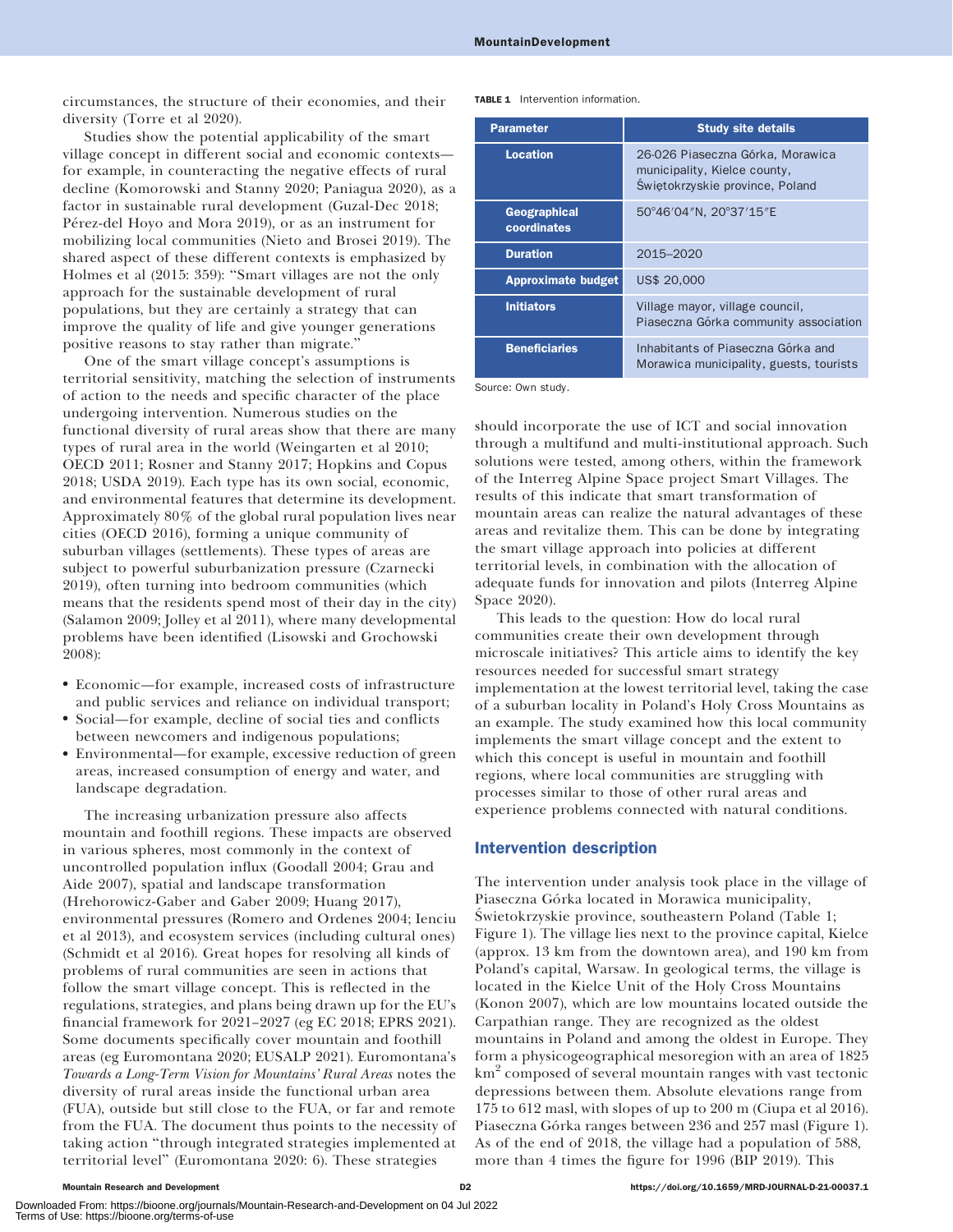

FIGURE 1 (A) Map of Poland showing the location of the case study; (B) case study site of Piaseczna Górka; (C) elevation profile of Piaseczna Górka.

population growth is the result of the developing residential function of the Morawica municipality, especially its northern part bordering Kielce, which is where Piaseczna Górka is located. According to rural development monitoring typology (Stanny et al 2021), the Morawica municipality belongs to type 6: suburban with reduced agricultural function.

Piaseczna Górka won the My Smart Village competition organized by the Institute of Rural and Agricultural Development of the Polish Academy of Sciences as part of a project conducted in 2019. The project was cofinanced with EU funding under the Polish Rural Network (KSOW) call. Its aim was to find implemented social and digital innovations, disseminate and promote the concept of smart villages, and create an electronic knowledge bank on smart initiatives (Komorowski 2020). It was Poland's first competition with such a theme (the second was judged in June 2021) and one of the first in Europe; a similar project had previously been completed in Finland (Maaseutu 2020).

This article focuses on grassroots initiatives that Piaseczna Górka's residents submitted to the competition. The initiatives were implemented in several stages, following a small-steps method, as part of an informal strategy for the locality's development adopted at the time. The completed projects are compatible with the smart village concept and are considered within 4 overlapping categories: (1) innovation, (2) quality of life, (3) public service, and (4) local resources (Table 2). Category 4—local resources—was the basis of all smart projects and is thus treated as a horizontal category.

# **Methods**

Triangulation of research methods was used to evaluate the effects of these smart initiatives. This involved ''using more than one particular approach when doing research in order to get richer, fuller data and/or to help confirm the results of the research'' (Wilson 2014: 74).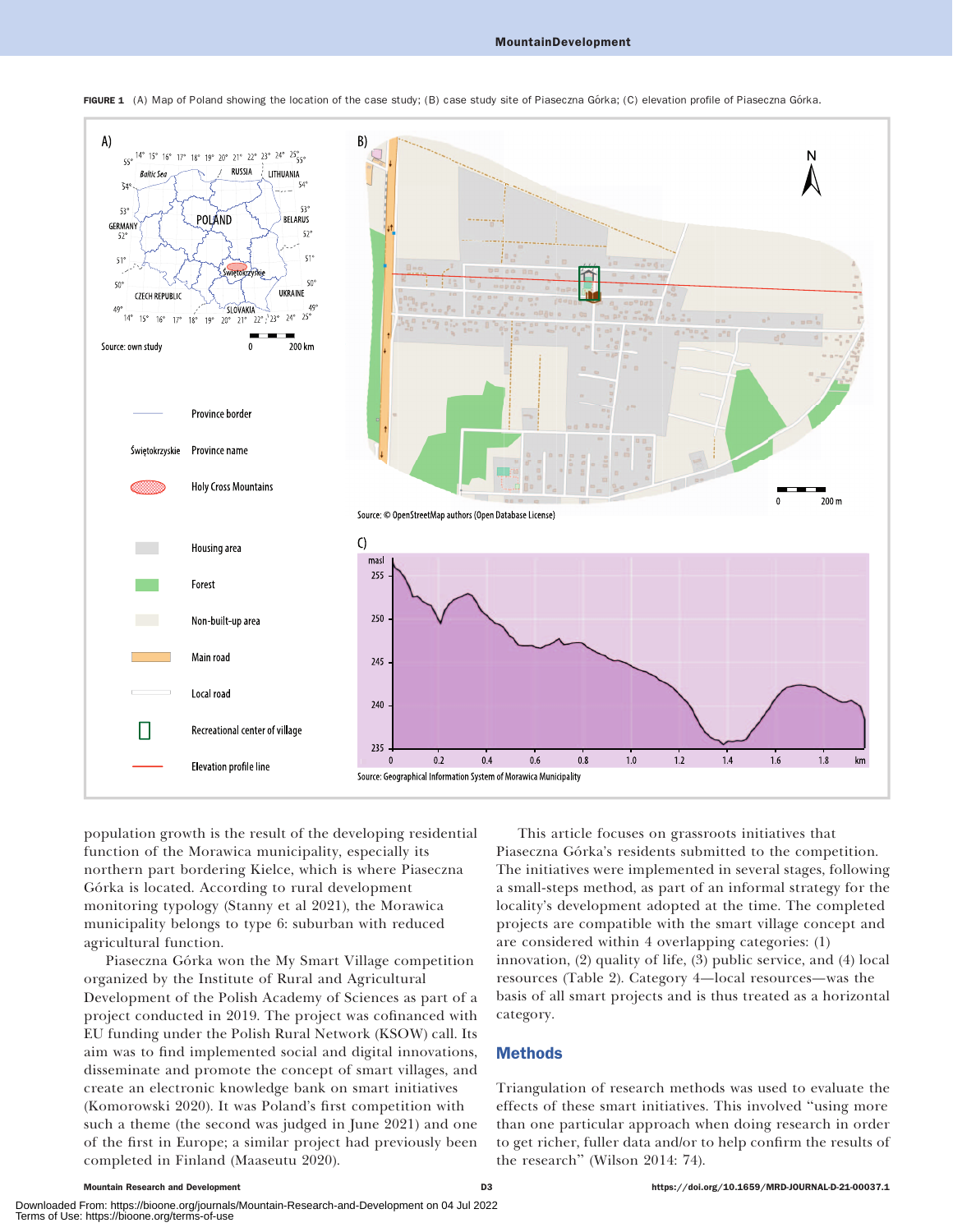| <b>Problem diagnosed</b>                                                                                                                                                                     | <b>Solution implemented</b>                                                                                                 | <b>Leading</b><br>category | <b>Years of</b><br>implementation (US\$) <sup>a)</sup> | <b>Cost</b>       | <b>Main initiator</b>                                                             | <b>Main source of funding</b>                                            |
|----------------------------------------------------------------------------------------------------------------------------------------------------------------------------------------------|-----------------------------------------------------------------------------------------------------------------------------|----------------------------|--------------------------------------------------------|-------------------|-----------------------------------------------------------------------------------|--------------------------------------------------------------------------|
| Some residents being ill<br>informed about activities.<br>including proenvironmental<br>ones                                                                                                 | Setting up a village<br>website and a residents'<br>fan page on Facebook                                                    | Innovation                 | 2015                                                   | <b>No</b><br>cost | Village mayor                                                                     | Not applicable                                                           |
| <b>Reduced rainwater</b><br>retention; local flooding                                                                                                                                        | Setting up a rain garden<br>on a public lot, water<br>retention workshops                                                   | Quality of<br>life         | 2017                                                   | 3700              | Piaseczna Górka<br>community<br>association                                       | National Fund for<br>Environmental<br>Protection and Water<br>Management |
| Lack of a cultural center<br>and library; residents'<br>unsatisfactory access to<br>culture, including that<br>available outdoors                                                            | Opening an outdoor<br>library in a replica phone<br>booth (bookcrossing)                                                    | Public<br>service          | 2018                                                   | 4200              | Piaseczna Górka<br>community<br>association;<br>informal group of<br>regionalists | Donation from a<br>company                                               |
| <b>Lack of illumination of</b><br>sports fields, the public<br>gazebo, and the outdoor<br>library; reduced safety after<br>dark                                                              | Installing 7 surface-<br>mounted device-type<br>autonomous solar lamps<br>with diodes and dusk<br>sensors                   | Innovation                 | 2017-2018                                              | 1200              | Piaseczna Górka<br>community<br>association                                       | Other grants                                                             |
| <b>Underutilized rich history of</b><br>the village and its<br>surroundings; a need to<br>develop an educational and<br>recreational offering taking<br>advantage of local natural<br>assets | Designing a questing<br>path related to the<br>locality's history, also<br>available online                                 | <b>Public</b><br>service   | 2018-2019                                              | 7000              | Piaseczna Górka<br>community<br>association                                       | European Agricultural<br><b>Fund for Rural</b><br>Development            |
| Insect infestation, requiring<br>resolution using natural<br>methods                                                                                                                         | <b>Constructing birdhouses</b><br>and insect hotels and<br>placing them in public<br>spaces and on residents'<br>properties | Quality of<br>life         | 2020                                                   | 2600              | Piaseczna Górka<br>community<br>association                                       | <b>Enterprise foundation</b><br>grants                                   |

Source: Own work based on Jamorska-Kurek 2020 and individual in-depth interviews.

a) Currency converted to US\$ at the average exchange rate during the years of implementation. The gross minimum monthly wage in Poland was US\$ 470 in 2015 and US\$ 720 in 2020.

The first stage involved desk research aimed at learning about the particulars of the village in question, its surroundings, and any socioeconomic changes that were occurring. The analysis considered scientific studies, reports, development analyses and strategies, statistical datasets (eg on population changes), and local websites (official, informational, and social).

The main research method was an in-depth case study (Noor 2008) in Piaseczna Górka, during which 15 extensive individual in-depth interviews (IDIs) were conducted with respondents selected by snowball sampling (Goodman 1961). The interviews followed 3 scenarios, one for each of the groups selected (in the description of the results, the IDI respondents have been anonymized and marked with consecutive numbers):

- 5 interviews with people who initiated the projects in question (initiators);
- 6 interviews with people who benefited from the solutions considered in the study (beneficiaries);
- 4 interviews with people working in the local government (local government).

Furthermore, nonparticipant observation was carried out during the field visit not involving any specific role of the

researcher. This type of observation provides a better understanding of the processes and mechanisms functioning within a given population (Ciesielska et al 2018).

# Results

# Understanding of the smart village concept

The respondents' understanding of the concept of smart villages revealed an emphasis on issues such as respect for the environment, counteracting climate change, and maintaining a balance of economic, social, and environmental considerations. As one local government member underlined, a smart action is ''a local, civic initiative bringing together creative people who want to achieve certain goals depending on where they live—these small places focus on micro needs'' (Local Government 2). The answers of other respondents show that satisfying these needs should take into account all groups of residents (by age, occupation, tastes, etc), as well as considering the benefits for future residents. These opinions are largely compatible with the definition of sustainable development, or development ''meeting the needs of the present generation without compromising the ability of future generations to meet their own needs'' (UN 1987: 54).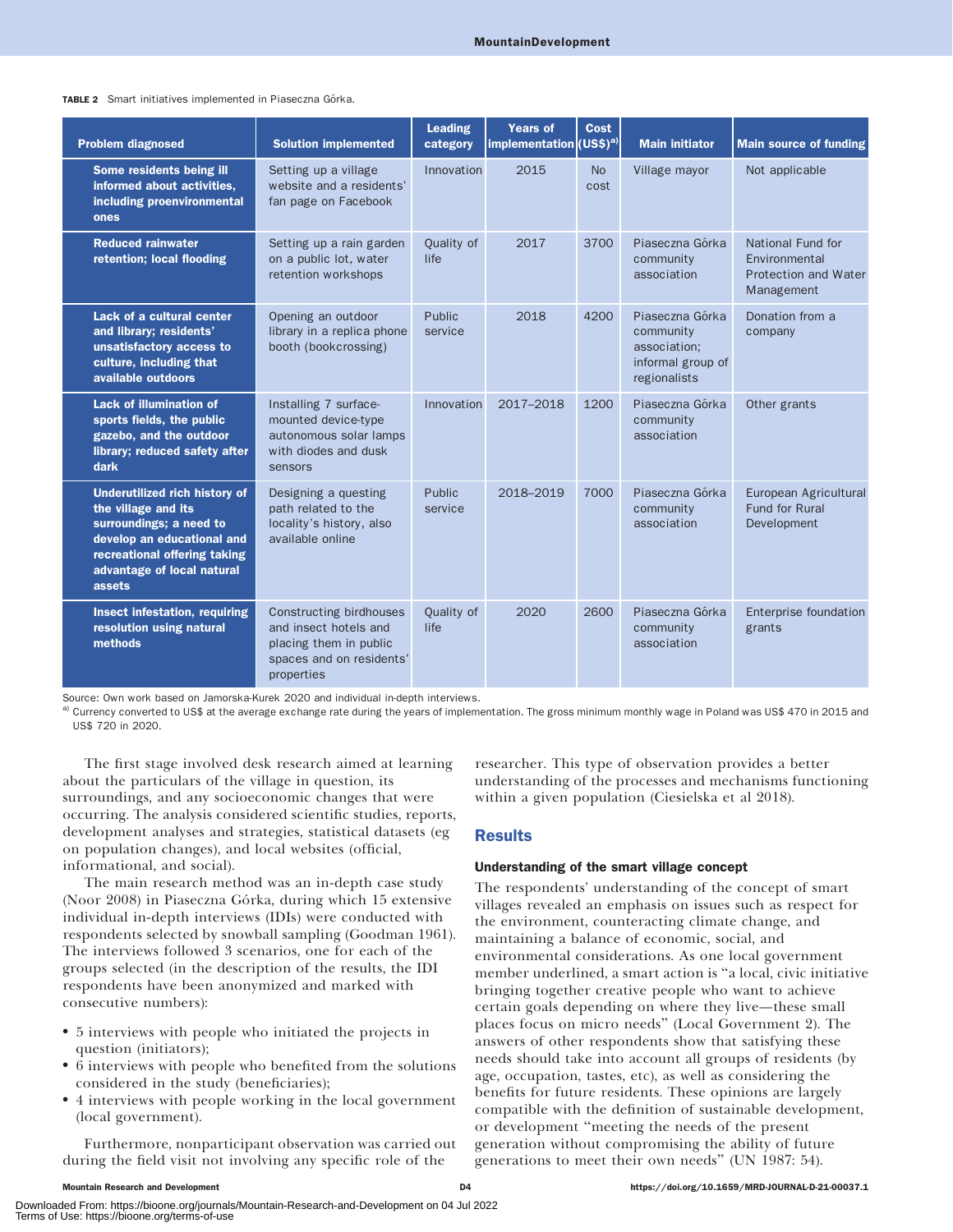#### The reasoning behind the initiatives

The village residents are aware of environmental problems around them. This is often because their lives are directly affected (eg by regular flooding), whereas at other times, it is a reflection of their concern for the environment, ecological awareness, or a vision of development leading to a specific objective.

A pragmatic approach is noticeable in the case of individual projects aimed at solving a specific problem. This was the case with the rain garden, which was laid out on a public lot regularly flooded by meltwater and rainwater. The problem had existed for years but went unnoticed by local leaders, as well as residents, who saw no need for a solution. It was only when the area around the lot was developed into sports fields and a gazebo was built that the community regarded the problem as a real issue. However, identifying the source of the problem (answering the question ''Why does the area get flooded?'') was also important, together with the availability of external funding for this kind of project. An accurate diagnosis of the problem enabled the best solution to be chosen, which in this case consisted in building a rain garden.

A similar pattern was observed in the case of the installation of solar-panel lighting in the village recreational center. The need for this did not emerge until the recreational and sports infrastructure was in place, together with other facilities that the residents used intensively. The need to ensure safety and to enable people to use the common space for as long as possible were contributing factors in the purchase of the lamps. Local leaders' high ecological awareness and economic considerations (reducing maintenance costs) led to power from renewable energy sources being perceived as the most justified.

One major factor for this kind of initiative to emerge is the unique features of a given locality. A suburban location involves the inflow of urban residents, who bring certain urban behavior patterns with them and thus demand more from the space where they live. This aspect appeared in one of the responses: ''newcomers have greater requirements and more ideas than the native residents'' (Local Government 2). Their age (the generation of 30- to 40-year-olds), high levels of education, great creativity, and desire to design their perfect place to live are all important here. Another respondent noted that ''these days, hard-working people who come home want to feel some kind of fulfillment. Finding your special place on earth gives you an inner belief that you are in the right, good place, at a good time—it's a matter of psychosocial comfort'' (Beneficiary 1).

### Initiative implementation

The respondents all underlined that the key to undertaking a given initiative is social approval. This involves, first, providing information via various channels (social media, noticeboards, and text messaging) and, second, involving the residents at different stages of implementation. Most projects require the consent of the local government as the owner of a given lot or building; in many cases, the lack of such consent means giving up the planned operation. However, such situations were rare in the locality considered in the study.

Seeking funding for an initiative is an important stage and applies to any kind of project, regardless of its theme. At the same time, a desirable model is one in which an idea stimulates the search for funding, not one in which the availability of funding for a specific purpose makes the initiators apply for a subsidy, most often without consideration for the most urgent local needs. It is an important observation that initiators do not expect large sums to finance their projects; the most appreciated grants are those that are relatively small, involving easy accounting: ''The money we apply for is not much, some several to a dozen thousand [Polish zlotys; ie no more than US\$ 5000]. I know I can safely plan such sums and settle accounts for them within a given time'' (Initiator 1).

Any essential construction work is a major stage of project implementation. The case of the rain garden enables us to trace how important it is to gain not just public approval but also participation and shared responsibility for this stage to succeed. A dozen or so residents were involved in the work, and the project's initiators organized a meeting for all of the municipality's residents and the local authorities that showed how rain gardens work and their benefits. ''The idea was to show that rain gardens are one possible solution, to change people's way of thinking, show that it's not just about having a lawn surrounded by thuja hedges, but that we can set up gardens that increase water retention'' (Initiator 1).

From the point of view of the beneficiaries of the initiatives analyzed here, there were 3 key factors to getting people involved:

- Encouragement from the initiators and requests to help a little in accordance with a person's skills or occupation (eg a carpenter being asked to make a wooden element);
- A sense that the planned project meets some kind of private need of their own (eg a new place for children to play);
- Noticeable social benefits from previous projects, in which they may not necessarily have been involved.

Nikkhah and Redzuan (2009: 171) called this phenomenon a ''bottom-up approach of community development,'' in which the community plays the role of initiator and motivator for other local actors.

#### Effects of the initiatives' implementation and their permanence

The impact of the projects under analysis can be interpreted in 2 ways: quantitatively (ie what concrete, measurable effects appeared after the project was completed) and qualitatively (ie through subjective changes in the quality of life, residents' behaviors, and building a sense of community). These are often long-term effects—the longest lasting but only noticed after a significant delay.

The quantitative effect mentioned most often was the participation of a certain number of the village residents in a project's implementation (at different stages). This was connected with meeting new people, forming new neighborly relations, and having cross-generational entertainment. Other immediate effects were linked to the goal of a given project. Respondents mentioned things like the immediate improvement of safety and the longer accessibility of recreational areas during the day because of the installment of smart lighting. It takes a little longer to see the effects of building birdhouses, because specific bird species need to move in first.

Downloaded From: https://bioone.org/journals/Mountain-Research-and-Development on 04 Jul 2022 Terms of Use: https://bioone.org/terms-of-use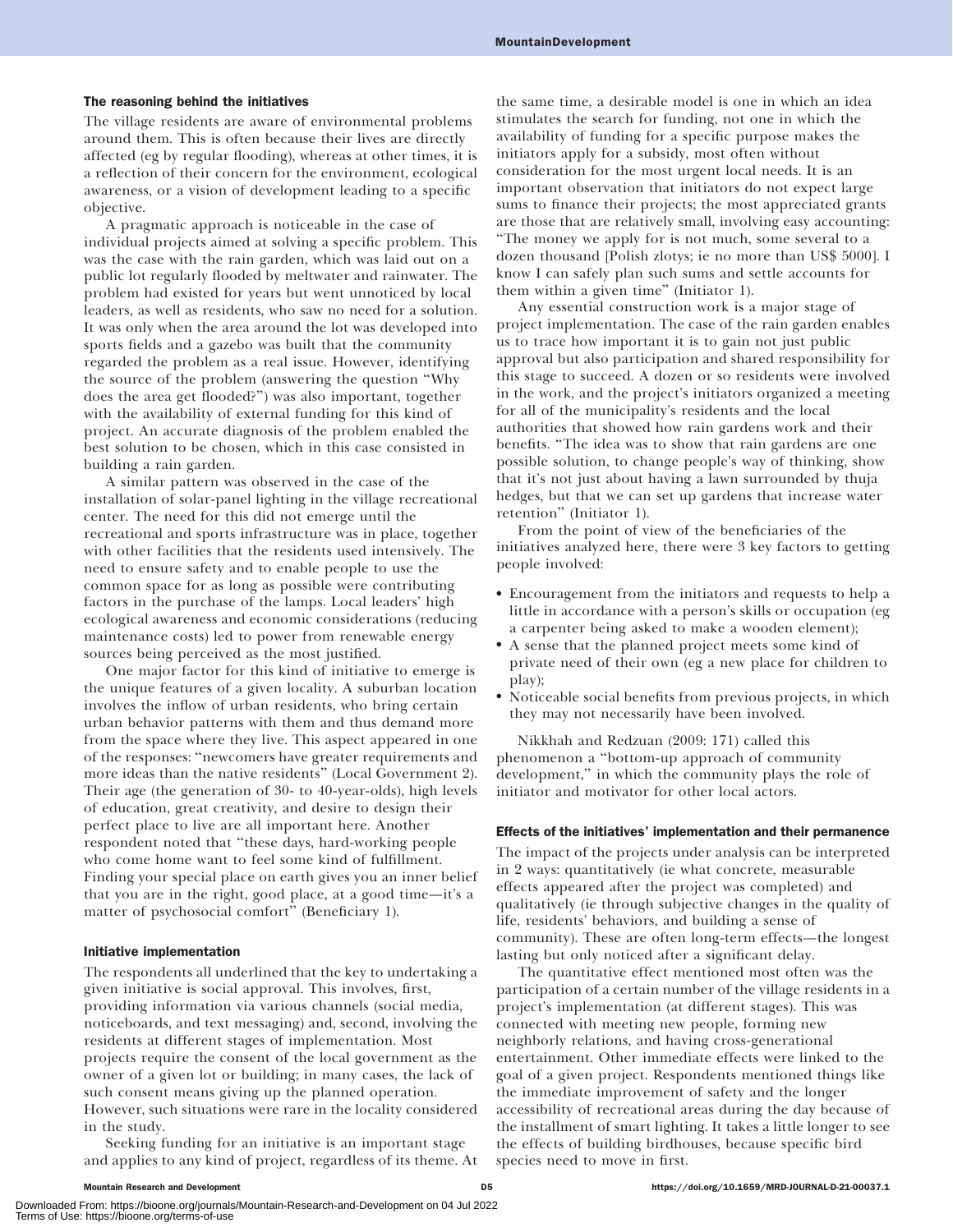#### FIGURE 2 Resources of smart villages.



The construction of the rain garden means that the public space in the village center no longer gets flooded, and water is stored naturally. The data show that Poland's water resources are among the lowest in Europe, which is already becoming a barrier to socioeconomic development (Kundzewicz et al 2020). The improvement of small water retention is one of the main challenges that will need to be addressed in the coming years at many territorial levels (including the microscale) and using different kinds of resources. This problem also concerns mountain and foothill regions, which are at a relatively high risk of flooding (ISOK 2021).

The long-term effects mentioned most often included greater integration of the residents, a changed attitude toward common spaces, increased environmental knowledge and awareness, and transfer of solutions to the residents' own properties (eg building rain gardens in backyards). The changes taking place in the communities under consideration were characterized by one respondent as ''a learning process'' (Initiator 4). In this case, we might speak not only of the local community learning to work together and acquiring new skills and knowledge but also of learning on the part of the rural organizations responsible for the formal implementation of projects (writing applications, project accounting, etc).

A complete evaluation of how durable the social effects might be is not possible yet because of the relatively short time that has passed since the projects were completed. Nevertheless, respondents saw the greatest danger to this criterion in the costs of maintaining the infrastructure: ''Generally speaking, the downside of anything built as part of civic initiatives is that it needs maintenance. Repair costs are twice as high as the entire village budget'' (Beneficiary 2).

#### Key resources

Every organization formed by people has specific resources. Based on the proposal of Griffin (2004), we can distinguish 4 types of resources: human, financial, material, and information. In the case of smart villages, each of these resources has specific features:

- Human—the skills, knowledge, abilities, competences, and predispositions of all village residents and people potentially involved in the implementation of the smart village concept;
- - Financial—the funds that the local community uses to finance various projects; they include the local budget, grants, subsidies, and other external funding obtained by the community;
- - Material—physical assets that include buildings and other premises, as well as equipment that can be used for the rural area's benefit;
- Information—useful data needed for effective decisionmaking, for example, a resident group on social media, an external adviser, and all possible information channels.

The key resources in each category were identified in Piaseczna Górka and divided into subcategories (Figure 2).

The study suggests that various actions are needed to activate each type of resource. The hardest category to activate, and the one that is the foundation of all actions being undertaken, is human resources. However, with each new initiative involving residents and other stakeholders, this resource became increasingly consolidated and resilient. This made it easier to manage the other resources: financial (acquiring specialist know-how, better research, and experience), physical (purchase of equipment, better infrastructure management, and a better technical base for future initiatives), and information (a growing audience group, acceptance of new forms of communication, and greater recognizability in the region).

# Discussion and way forward

Although the smart village concept was initially targeted at areas of rural decline, it is evolving toward a universal concept aimed at solving various problems on a local microscale. The broad definition of smart villages, which underlines 4 aspects—local community, services, quality of life, and new technologies—helps reframe the actions needed to revitalize rural areas. At the same time, the characteristics of such revitalization will be different for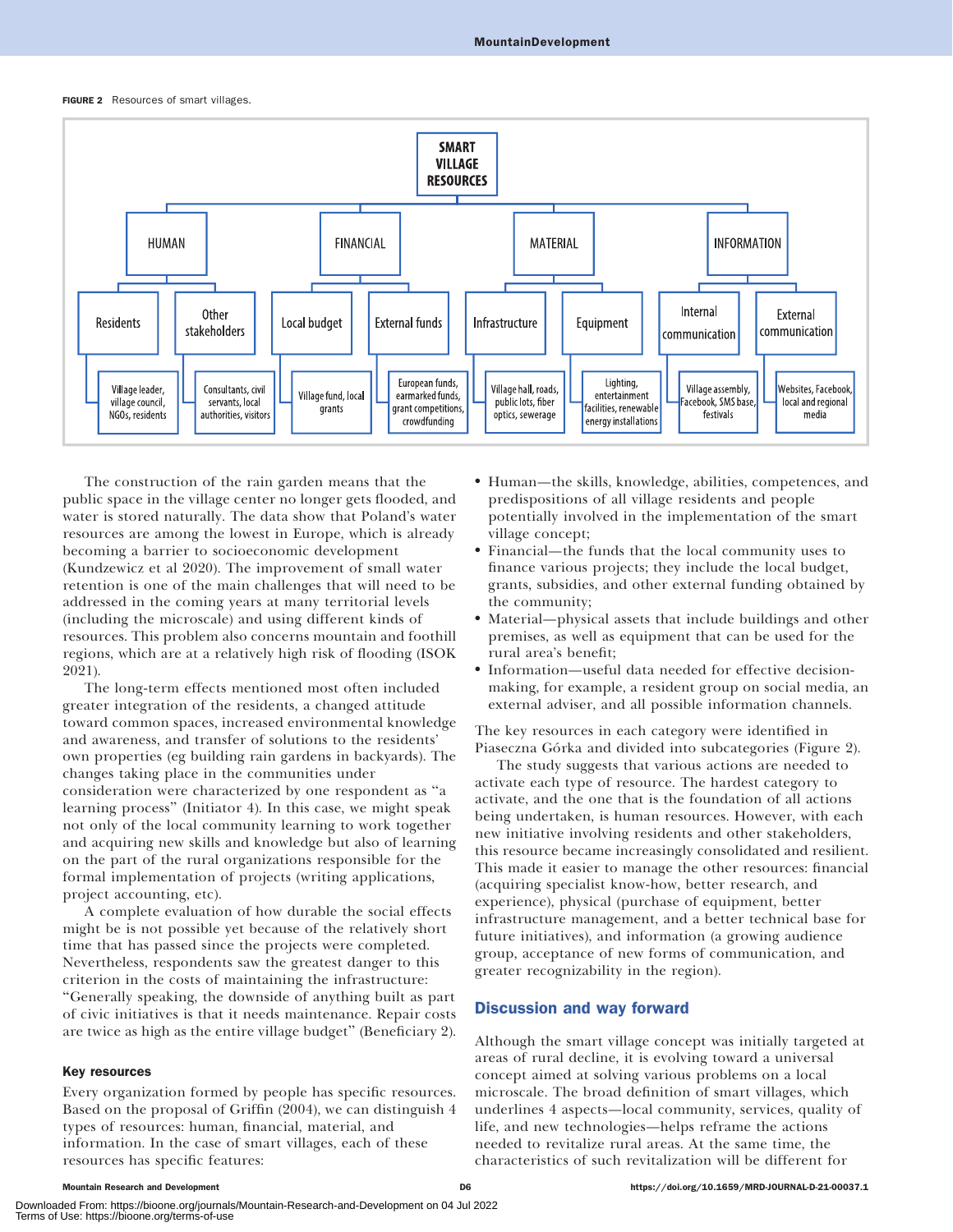different types of areas. Another key element is the smart aspect or, to invoke the smart city concept, the use of new technologies, including green technologies, in different spheres: economic, social, environmental, and those related to mobility, living conditions, and management (SRF 2007). Insofar as ICT implementation is the main objective in the smart city approach (Dameri 2016), in the smart village concept, the focus is more on improving residents' quality of life in accordance with their needs (Wolski 2019). Here, ICT plays an important, albeit optional, role. The example of Piaseczna Górka shows that the initiatives studied were compatible with the elements listed in the definition of smart villages (ENRD 2017): digital technologies and innovations, quality of life, public service, and local resources. It was the play of these 4 spheres that ensured success in the implementation of the projects under investigation. At the same time, in this particular village, digital technologies turned out to be less important than social and environmental innovations. Thus, the word ''smart'' can be understood primarily through the prism of people's actions taken, rather than as technological transformation in the countryside.

Implementing smart initiatives is impossible without elements like basic infrastructure (eg roads, sewage system, and Internet), public services (eg transport, water supply, and waste collection), a network of horizontally linked institutions (eg nongovernmental organizations and local businesses) and vertically linked ones (eg government, local authorities, and village council), and various local resources. These elements have been mentioned in other research (eg Ranade et al 2015; Komorowski and Stanny 2020; Torre et al 2020). This study showed that the constellation of these elements depends on the character of the initiatives. Technological projects require greater support from higherlevel authorities and companies, as well as substantial financial outlays, whereas social initiatives are based more on local human resources and less on external support.

This community was identified as having low social involvement, a great need for investment in municipal infrastructure, and environmental problems caused by unfavorable natural conditions (hilly terrain and insufficient coverage with low vegetation) on the one hand and intensified anthropopressure on the other. The decisive factor in the residents' growing involvement and the gradual solving of identified problems with the help of smart solutions was that the locality is a suburban one. Research shows that the newcomer population (gentrifiers) becomes the initiators of many local projects, because they move out of urban areas with an idealized vision of rural life and high human capital (Nelson et al 2010; Zweglińska-Gałecka 2019). It was evident from the interviews that the problems attributable to the location of the village had existed for a long time, but the influx of people from nearby Kielce caused them to start bothering the inhabitants, especially the new ones. It turns out that migration processes determine the grassroots activities in the village under study to a greater extent than its location in a foothill area. The question is to what extent the smart village approach should be considered in terms of location (in the mountains, by the sea, far from the city, etc) and to what extent it should be approached in terms of problems (eg urbanization, depopulation, decline in social activity, and climate change).

It seems that the key here may be to change the approach to rural development from spaces to places. To date, EU policies have not provided for interventions undertaken at the lowest territorial level: the locality. Instruments for supporting rural development have usually been managed from the municipality level at best. This creates opportunities for a new dimension of place-based policy, that is, ''a long-term strategy aimed at tackling persistent under-utilization of potential and reducing persistent social exclusion in specific places through external interventions and multi-level governance; promoting the supply of integrated goods and services tailored to contexts; and triggering institutional changes'' (Bachtler 2010: 1–2). That new dimension might be the place-sensitive development policy proposed by Rodríguez-Pose (2017), which should focus on taking advantage of local potentials and opportunities yet ''stay clear of the welfare, income support and big investment projects'' (Rodríguez-Pose 2017: 189). The results of the present study show, first, that local communities taking this approach can rely on the successful implementation of smart initiatives and, second, that projects pursued at the level of single localities and managed by the local community and its leaders are a collection of distinct case studies. Every such case might require an individual approach at many stages: in development planning (creating the concept), implementation (carrying out the initiatives), and assessing the effects (evaluation).

The smart village concept is appearing in a growing number of EU and national documents, which suggests that it will be a major instrument in the EU's future financial framework for 2021–2027. However, 2 paths to smart initiative implementation are starting to emerge in Europe. One path has been outlined in the case study of Piaseczna Górka and might be called unofficial, serving as the basis for developing the guidelines for the official path, whose main ideas will be reflected (to a lesser or greater degree) in the Common Agricultural Policy strategic plans of the EU member states (EC 2021). The beneficiaries of smart solutions will include various places, among them mountain, suburban foothill, and remote localities.

As a key message for practice and for decision-makers in the context of the smart village concept's further development, one might offer a few universal final remarks, which can be useful both in mountain and foothill areas and beyond:

- There is no single way of being smart—the catalog of needs is varied and open.
- Villages that fulfill the smart village concept already exist but often do not identify themselves as being smart.
- Smart does not exclusively mean highly advanced technology. ICT is important but as a tool, not a goal.
- Microscale initiatives can be financed from different sources—European, national, government agency, municipality, village, and private budgets.
- The initiator is usually a local leader (village mayor, councilor, etc) who should receive support in their activity.
- The next stage in the development of the smart village concept is its implementation in EU policy through a flexible and well-thought-out system of financing and incentives.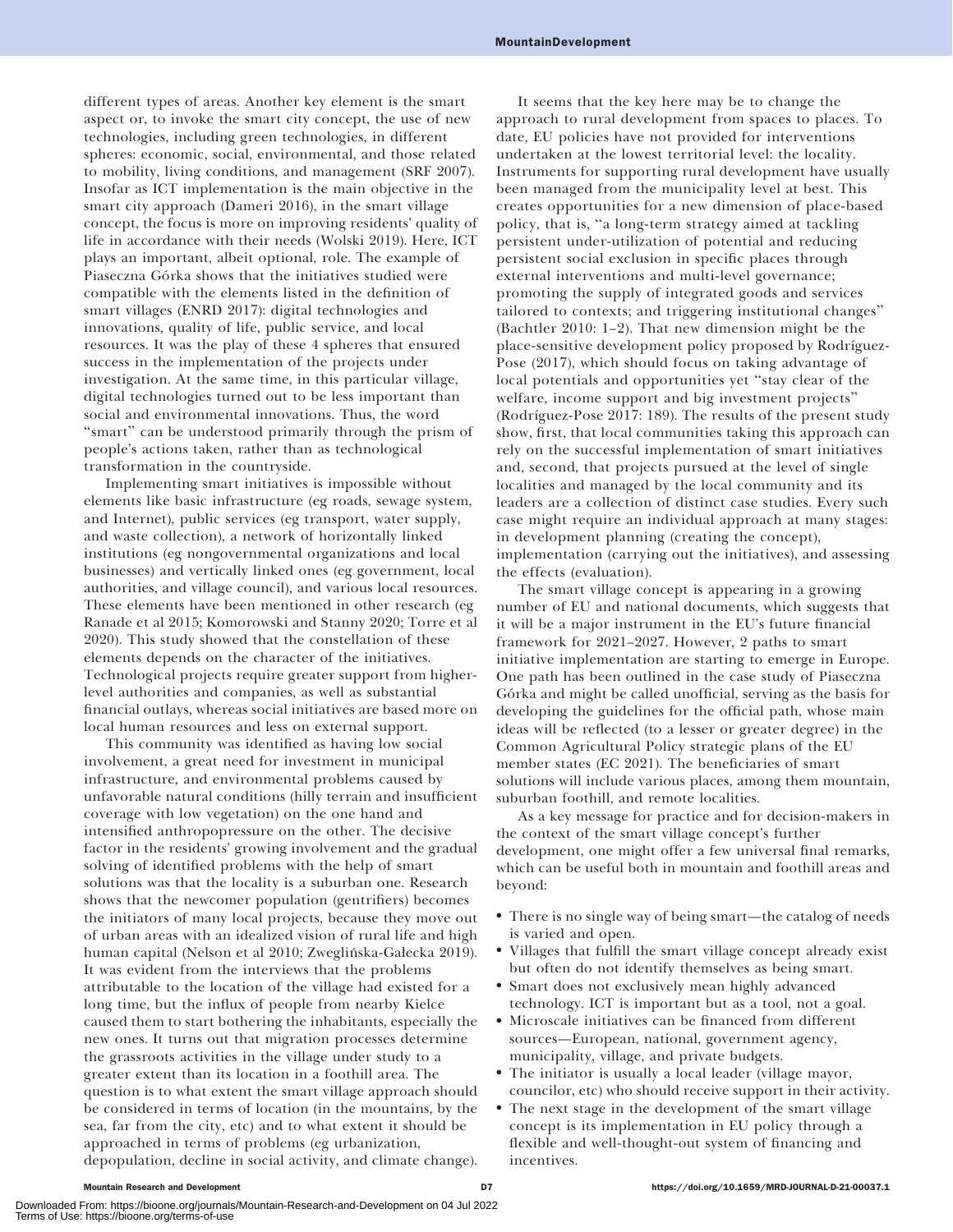#### ACKNOWLEDGMENTS

The results presented in this article are part of the project ''In-depth study of smart villages in Poland-case studies," carried out at the Institute of Rural and Agricultural Development of the Polish Academy of Sciences in 2020–2021 under contract KSOW/4/2020/052, concluded with the Agricultural Advisory Centre in Brwinów within the framework of KSOW call 4/2020.

#### REFERENCES

Adamowicz M, Zwolińska-Ligaj M. 2020. The "smart village" as a way to achieve sustainable development in rural areas of Poland. Sustainability 12(16):6503. <https://doi.org/10.3390/su12166503>.

Adesipo A, Fadeyi O, Kuca K, Krejcar O, Maresova P, Selamat A, Adenola M. 2020. Smart and climate-smart agricultural trends as core aspects of smart village functions. Sensors 20(21):5977. [https://doi.org/10.3390/s20215977.](https://doi.org/10.3390/s20215977) **Bachtler J.** 2010. Place-based policy and regional development in Europe. Horizons 10(44):54–58. The quotation was taken from the accepted author manuscript available at: [https://pureportal.strath.ac.uk/en/publications/place](https://pureportal.strath.ac.uk/en/publications/place-based-policy-and-regional-development-in-europe)[based-policy-and-regional-development-in-europe;](https://pureportal.strath.ac.uk/en/publications/place-based-policy-and-regional-development-in-europe) accessed on 10 June 2021. BIP [Bulletin of Public Information of the Morawica Municipality]. 2019. Localities. Piaseczna Górka [in Polish]. Morawica, Poland: BIP. [http://www.](http://www.morawicaeobip.pl/bip_morawica/index.jsp?place=Menu02&news_cat_id=198&layout=1&page=0)

[morawicaeobip.pl/bip\\_morawica/index.jsp?place](http://www.morawicaeobip.pl/bip_morawica/index.jsp?place=Menu02&news_cat_id=198&layout=1&page=0)=[Menu02&news\\_cat\\_](http://www.morawicaeobip.pl/bip_morawica/index.jsp?place=Menu02&news_cat_id=198&layout=1&page=0) [id](http://www.morawicaeobip.pl/bip_morawica/index.jsp?place=Menu02&news_cat_id=198&layout=1&page=0)=[198&layout](http://www.morawicaeobip.pl/bip_morawica/index.jsp?place=Menu02&news_cat_id=198&layout=1&page=0)=[1&page](http://www.morawicaeobip.pl/bip_morawica/index.jsp?place=Menu02&news_cat_id=198&layout=1&page=0)=[0](http://www.morawicaeobip.pl/bip_morawica/index.jsp?place=Menu02&news_cat_id=198&layout=1&page=0); accessed on 17 May 2021. Ciesielska M, Boström KW, Öhlander M. 2018. Observation methods. In:

Ciesielska M, Jemielniak D, editors. Qualitative Methodologies in Organization Studies. Volume II: Methods and Possibilities. Cham, Switzerland: Palgrave Macmillan, pp 33–52. [https://doi.org/10.1007/978-3-319-65442-3\\_2](https://doi.org/10.1007/978-3-319-65442-3_2). Ciupa T, Suligowski R, Wałek G. 2016. Changes in forest coverage of the Holy Cross Mountains during last 200 years [in Polish with English abstract]. Edukacja Biologiczna i Środowiskowa 2016(4):16-23.

Czarnecki A. 2019. Urbanization of the country and its stages. In: Halamska M, Stanny M, Wilkin J, editors. Continuity and Change: One Hundred Years of Development of the Polish Countryside [in Polish]. Warsaw, Poland: Institute of Rural and Agricultural Development, Polish Academy of Sciences, pp 51–76. Dameri RP. 2016. Smart City Implementation: Creating Economic and Public Value in Innovative Urban Systems. Cham, Switzerland: Springer.

Doloi H, Green R, Donovan S. 2019. Planning, Housing and Infrastructure for Smart Villages. New York, NY: Routledge.

EC [European Commission]. 2018. Proposal for a Regulation of the European Parliament and of the Council Establishing Rules on Support for Strategic Plans. Brussels, Belgium: EC. [https://eur-lex.europa.eu/resource.html?](https://eur-lex.europa.eu/resource.html?uri=cellar:aa85fa9a-65a0-11e8-ab9c-01aa75ed71a1.0003.02/DOC_1&format=PDF) [uri](https://eur-lex.europa.eu/resource.html?uri=cellar:aa85fa9a-65a0-11e8-ab9c-01aa75ed71a1.0003.02/DOC_1&format=PDF)=[cellar:aa85fa9a-65a0-11e8-ab9c-01aa75ed71a1.0003.02/DOC\\_](https://eur-lex.europa.eu/resource.html?uri=cellar:aa85fa9a-65a0-11e8-ab9c-01aa75ed71a1.0003.02/DOC_1&format=PDF) [1&format](https://eur-lex.europa.eu/resource.html?uri=cellar:aa85fa9a-65a0-11e8-ab9c-01aa75ed71a1.0003.02/DOC_1&format=PDF)=[PDF;](https://eur-lex.europa.eu/resource.html?uri=cellar:aa85fa9a-65a0-11e8-ab9c-01aa75ed71a1.0003.02/DOC_1&format=PDF) accessed on 10 June 2021.

**EC [European Commission].** 2021. CAP Strategic Plans. Brussels, Belgium: EC. [https://ec.europa.eu/info/food-farming-fisheries/key-policies/common](https://ec.europa.eu/info/food-farming-fisheries/key-policies/common-agricultural-policy/cap-strategic-plans_en)[agricultural-policy/cap-strategic-plans\\_en;](https://ec.europa.eu/info/food-farming-fisheries/key-policies/common-agricultural-policy/cap-strategic-plans_en) accessed on 12 July 2021.

**ENRD [European Network for Rural Development].** 2017. EU Action for Smart Villages. Brussels, Belgium: ENRD. [https://ec.europa.eu/info/sites/default/](https://ec.europa.eu/info/sites/default/files/food-farming-fisheries/key_policies/documents/rur-dev-small-villages_en.pdf) [files/food-farming-fisheries/key\\_policies/documents/rur-dev-small-villages\\_en.](https://ec.europa.eu/info/sites/default/files/food-farming-fisheries/key_policies/documents/rur-dev-small-villages_en.pdf) [pdf;](https://ec.europa.eu/info/sites/default/files/food-farming-fisheries/key_policies/documents/rur-dev-small-villages_en.pdf) accessed on 10 June 2021.

**ENRD [European Network for Rural Development].** 2018. Smart villages: Revitalising rural services. EU Rural Review 26:1–50. [https://enrd.ec.europa.eu/](https://enrd.ec.europa.eu/sites/default/files/enrd_publications/publi-enrd-rr-26-2018-en.pdf) [sites/default/files/enrd\\_publications/publi-enrd-rr-26-2018-en.pdf;](https://enrd.ec.europa.eu/sites/default/files/enrd_publications/publi-enrd-rr-26-2018-en.pdf) accessed on 4 June 2021.

EPRS [European Parliamentary Research Service]. 2021. Smart Villages. Concept, Issues and Prospects for EU Rural Areas. Brussels, Belgium: EPRS. [https://www.](https://www.europarl.europa.eu/RegData/etudes/BRIE/2021/689349/EPRS_BRI(2021)689349_EN.pdf) [europarl.europa.eu/RegData/etudes/BRIE/2021/689349/EPRS\\_](https://www.europarl.europa.eu/RegData/etudes/BRIE/2021/689349/EPRS_BRI(2021)689349_EN.pdf) [BRI\(2021\)689349\\_EN.pdf;](https://www.europarl.europa.eu/RegData/etudes/BRIE/2021/689349/EPRS_BRI(2021)689349_EN.pdf) accessed on 10 June 2021.

EU [European Union]. 2016. Cork 2.0 Declaration "A Better Life in Rural Areas." Luxembourg City, Luxembourg: Publications Office of the European Union. [https://enrd.ec.europa.eu/sites/default/files/cork-declaration\\_en.pdf;](https://enrd.ec.europa.eu/sites/default/files/cork-declaration_en.pdf) accessed on 18 June 2021.

Euromontana. 2020. Towards a Long-Term Vision for Mountains' Rural Areas. Brussels, Belgium: Euromontana. [https://www.euromontana.org/wp-content/](https://www.euromontana.org/wp-content/uploads/2020/11/2020-11-17-Euromontana-Long-Term-Vision_EN_FINAL.pdf?fbclid=IwAR0qiuR9l8cQrdI2XiPjIT36iJb7TcS4X7YiN_JGKAIBiJx8sOVfFp3RfdU) [uploads/2020/11/2020-11-17-Euromontana-Long-Term-Vision\\_EN\\_FINAL.pdf?](https://www.euromontana.org/wp-content/uploads/2020/11/2020-11-17-Euromontana-Long-Term-Vision_EN_FINAL.pdf?fbclid=IwAR0qiuR9l8cQrdI2XiPjIT36iJb7TcS4X7YiN_JGKAIBiJx8sOVfFp3RfdU) [fbclid](https://www.euromontana.org/wp-content/uploads/2020/11/2020-11-17-Euromontana-Long-Term-Vision_EN_FINAL.pdf?fbclid=IwAR0qiuR9l8cQrdI2XiPjIT36iJb7TcS4X7YiN_JGKAIBiJx8sOVfFp3RfdU)¼[IwAR0qiuR9l8cQrdI2XiPjIT36iJb7TcS4X7YiN\\_JGKAIBiJx8sOVfFp3RfdU;](https://www.euromontana.org/wp-content/uploads/2020/11/2020-11-17-Euromontana-Long-Term-Vision_EN_FINAL.pdf?fbclid=IwAR0qiuR9l8cQrdI2XiPjIT36iJb7TcS4X7YiN_JGKAIBiJx8sOVfFp3RfdU) accessed on 10 June 2021.

**EUSALP [EU Strategy for the Alpine Region].** 2021. Financial Support Mechanisms for Smart Villages and Smart Regions. Grenoble, France: EUSALP. [https://www.](https://www.alpine-region.eu/publications/how-finance-smart-village-project) [alpine-region.eu/publications/how-finance-smart-village-project;](https://www.alpine-region.eu/publications/how-finance-smart-village-project) accessed on 10 June 2021.

Fennell S, Kaur P, Jhunjhunwala A, Narayanan D, Loyola C, Bedi J, Singh Y. 2018. Examining linkages between smart villages and smart cities: Learning from rural youth accessing the internet in India. Telecommunications Policy 10(42):810–823. <https://doi.org/10.1016/j.telpol.2018.06.002>.

Goodall SK. 2004. Rural-to-urban migration and urbanization in Leh, Ladakh. Mountain Research and Development 24(3):220–227. [https://doi.org/10.1659/](https://doi.org/10.1659/0276-4741(2004)024[0220:RMAUIL]2.0.CO;2) [0276-4741\(2004\)024\[0220:RMAUIL\]2.0.CO;2](https://doi.org/10.1659/0276-4741(2004)024[0220:RMAUIL]2.0.CO;2).

Goodman LA. 1961. Snowball sampling. Annals of Mathematical Statistics 32(1):148–170.

Grau HR, Aide TM. 2007. Are rural-urban migration and sustainable development compatible in mountain systems? Mountain Research and Development 27(2):119–123. [https://doi.org/10.1659/mrd.0906.](https://doi.org/10.1659/mrd.0906)

Griffin RW. 2004. Fundamentals of Management [in Polish]. Warsaw, Poland: Polish Scientific.

Guzal-Dec D. 2018. Intelligent development of the countryside-The concept of smart villages: Assumptions, possibilities and implementation limitations. Economic and Regional Studies 11(30):32–49. [https://doi.org/10.2478/ers-](https://doi.org/10.2478/ers-2018-0023)[2018-0023.](https://doi.org/10.2478/ers-2018-0023)

Holmes J, Jones B, Heap B. 2015. Smart villages. Science 350(6259):359. <https://doi.org/10.1126/science.aad6521>.

Hopkins J, Copus A. 2018. Definitions, Measurement Approaches and Typologies of Rural Areas and Small Towns: A Review. Aberdeen, United Kingdom: James Hutton Institute.

Hrehorowicz-Gaber H, Gaber T. 2009. Significance of view analyses in planning studies for small localities in mountain areas [in Polish with English abstract]. Technical Transactions: Architecture 106(10):187–192.

Huang G. 2017. Modeling urban spatial growth in mountainous regions of western China. Mountain Research and Development 37(3):367–376. [https://doi.org/10.](https://doi.org/10.1659/MRD-JOURNAL-D-16-00078.1) [1659/MRD-JOURNAL-D-16-00078.1.](https://doi.org/10.1659/MRD-JOURNAL-D-16-00078.1)

Ienciu I, Vorovencii I, Oprea L, Popescu C. 2013. Urban development of mountain areas with the aim of developing local tourism. Journal of Environmental Protection and Ecology 14(3):980–985.

Interreg Alpine Space. 2020. SmartVillages. A Synthesis Report. Salzburg, Austria: Alpine Space. [https://www.alpine-space.org/projects/smartvillages/about-the](https://www.alpine-space.org/projects/smartvillages/about-the-project/sv-synthesis-report.pdf)[project/sv-synthesis-report.pdf;](https://www.alpine-space.org/projects/smartvillages/about-the-project/sv-synthesis-report.pdf) accessed on 7 December 2021.

ISOK [National Guard Information System]. 2021. Hydroportal [in Polish]. [https://wody.isok.gov.pl/imap\\_kzgw/?gpmap](https://wody.isok.gov.pl/imap_kzgw/?gpmap=gpWORP)=[gpWORP](https://wody.isok.gov.pl/imap_kzgw/?gpmap=gpWORP); accessed on 12 July 2021.

Jamorska-Kurek A. 2020. Smart Village-Piaseczna Górka. 11th Thematic Group Meeting on Smart Villages, 1 April 2020. Webinar: The European Network for Rural Development. [https://enrd.ec.europa.eu/sites/default/files/3\\_tg11\\_](https://enrd.ec.europa.eu/sites/default/files/3_tg11_smart-villages_pl-village_jamorska.pdf) [smart-villages\\_pl-village\\_jamorska.pdf;](https://enrd.ec.europa.eu/sites/default/files/3_tg11_smart-villages_pl-village_jamorska.pdf) accessed on 4 June 2021.

Jolley GJ, Lane EB, Brun LC. 2011. Economic development planning in bedroom communities: A case study of Chatham County, North Carolina. Journal of Rural and Community Development 6(1):113-128.

Kalinowski S, Komorowski Ł, Rosa A. 2021. The smart villages concept: Examples from Poland [in Polish]. Warsaw, Poland: Institute of Rural and Agricultural Development, Polish Academy of Sciences. [https://doi.org/10.53098/](https://doi.org/10.53098/9788389900623) [9788389900623](https://doi.org/10.53098/9788389900623).

Komorowski Ł. 2020. My Smart Village Competition (2019). 11th Thematic Group Meeting on Smart Villages, 1 April 2020. Webinar: The European Network for Rural Development. [https://enrd.ec.europa.eu/sites/default/files/4\\_tg11\\_](https://enrd.ec.europa.eu/sites/default/files/4_tg11_smart-villages_pl-competition_komorowski.pdf) [smart-villages\\_pl-competition\\_komorowski.pdf;](https://enrd.ec.europa.eu/sites/default/files/4_tg11_smart-villages_pl-competition_komorowski.pdf) accessed on 4 June 2021.

Komorowski Ł, Stanny M. 2020. Smart villages: Where can they happen? Land 9(5):151.<https://doi.org/10.3390/land9050151>.

Konon A. 2007. Strike-slip faulting in the Kielce Unit, Holy Cross Mountains, central Poland. Acta Geologica Polonica 57(4):415–441.

Kundzewicz Z, Zaleski J, Januchta-Szostak A, Nachlik E, editors. 2020. Water Management Report: Challenges for Poland [in Polish]. Kraków, Poland: Foundation of Economy and Public Administration. [https://oees.pl/wp-content/uploads/](https://oees.pl/wp-content/uploads/2020/11/raport_gospodarowanie_woda_2611ost.pdf) [2020/11/raport\\_gospodarowanie\\_woda\\_2611ost.pdf](https://oees.pl/wp-content/uploads/2020/11/raport_gospodarowanie_woda_2611ost.pdf); accessed on 15 July 2021.

Lakshmanan VI, Chockalingam A, Murty VK, Kalyanasundaram S, editors. 2022. Smart Villages. Bridging the Global Urban-Rural Divide. Cham, Switzerland: Springer.

Lisowski A, Grochowski M. 2008. Suburbanization Processes: Conditions, Forms and Consequences [in Polish]. Seminar: Problems of Urban Development, Including Metropolitan Areas in the Concept of National Spatial Development 2008–2033, 28 February 2008. Warsaw, Poland: Ministry of Regional

Development. [https://www.researchgate.net/publication/265110412\\_](https://www.researchgate.net/publication/265110412_PROCESY_SUBURBANIZACJI_uwarunkowania_formy_i_konsekwencje) [PROCESY\\_SUBURBANIZACJI\\_uwarunkowania\\_formy\\_i\\_konsekwencje;](https://www.researchgate.net/publication/265110412_PROCESY_SUBURBANIZACJI_uwarunkowania_formy_i_konsekwencje) accessed on 4 June 2021.

Maaseutu. 2020. 32 villages want to be the smartest in Finland. Maaseutu. [https://www.maaseutu.fi/en/topical-greetings-from-countryside-and-around-the](https://www.maaseutu.fi/en/topical-greetings-from-countryside-and-around-the-world/32-villages-want-to-be-the-smartest-in-finland)[world/32-villages-want-to-be-the-smartest-in-finland](https://www.maaseutu.fi/en/topical-greetings-from-countryside-and-around-the-world/32-villages-want-to-be-the-smartest-in-finland); accessed on 17 June 2021. Majumdar S. 2020. Developing integrated SMART villages for rural

transformation in response to sustainable development. Africa Journal of Technical & Vocational Education & Training 5(1):2–17.

Nelson PB, Oberg A, Nelson L. 2010. Rural gentrification and linked migration in the United States. Journal of Rural Studies 26(4):343–352. [https://doi.org/10.](https://doi.org/10.1016/j.jrurstud.2010.06.003) [1016/j.jrurstud.2010.06.003.](https://doi.org/10.1016/j.jrurstud.2010.06.003)

Nieto E, Brosei P. 2019. The role of leader in smart villages: An opportunity to reconnect with rural communities. In: Visvizi A, Lytras MD, Mudri G, editors. Smart Villages in the EU and Beyond. Bingley, United Kingdom: Emerald Publishing, pp 63–81. [https://doi.org/10.1108/978-1-78769-845-120191006.](https://doi.org/10.1108/978-1-78769-845-120191006)

Nikkhah HA, Redzuan M. 2009. Participation as a medium of empowerment in community development. European Journal of Social Sciences 11(1):170-176. Noor KBM. 2008. Case study: A strategic research methodology. American Journal of Applied Sciences 5(11):1602-1604. [https://doi.org/10.3844/ajassp.](https://doi.org/10.3844/ajassp.2008.1602.1604) [2008.1602.1604](https://doi.org/10.3844/ajassp.2008.1602.1604).

OECD [Organisation for Economic Co-operation and Development]. 2011. OECD Regional Typology. Paris, France: OECD, Directorate for Public Governance and Territorial Development. [https://www.oecd.org/cfe/regionaldevelopment/](https://www.oecd.org/cfe/regionaldevelopment/OECD_regional_typology_Nov2012.pdf) [OECD\\_regional\\_typology\\_Nov2012.pdf](https://www.oecd.org/cfe/regionaldevelopment/OECD_regional_typology_Nov2012.pdf); accessed on 4 June 2021.

OECD [Organisation for Economic Co-operation and Development]. 2016. Rural– Urban Linkages. Paris, France: OECD. [https://www.oecd.org/gov/rural-urban](https://www.oecd.org/gov/rural-urban-linkages.htm)[linkages.htm;](https://www.oecd.org/gov/rural-urban-linkages.htm) accessed on 12 July 2021.